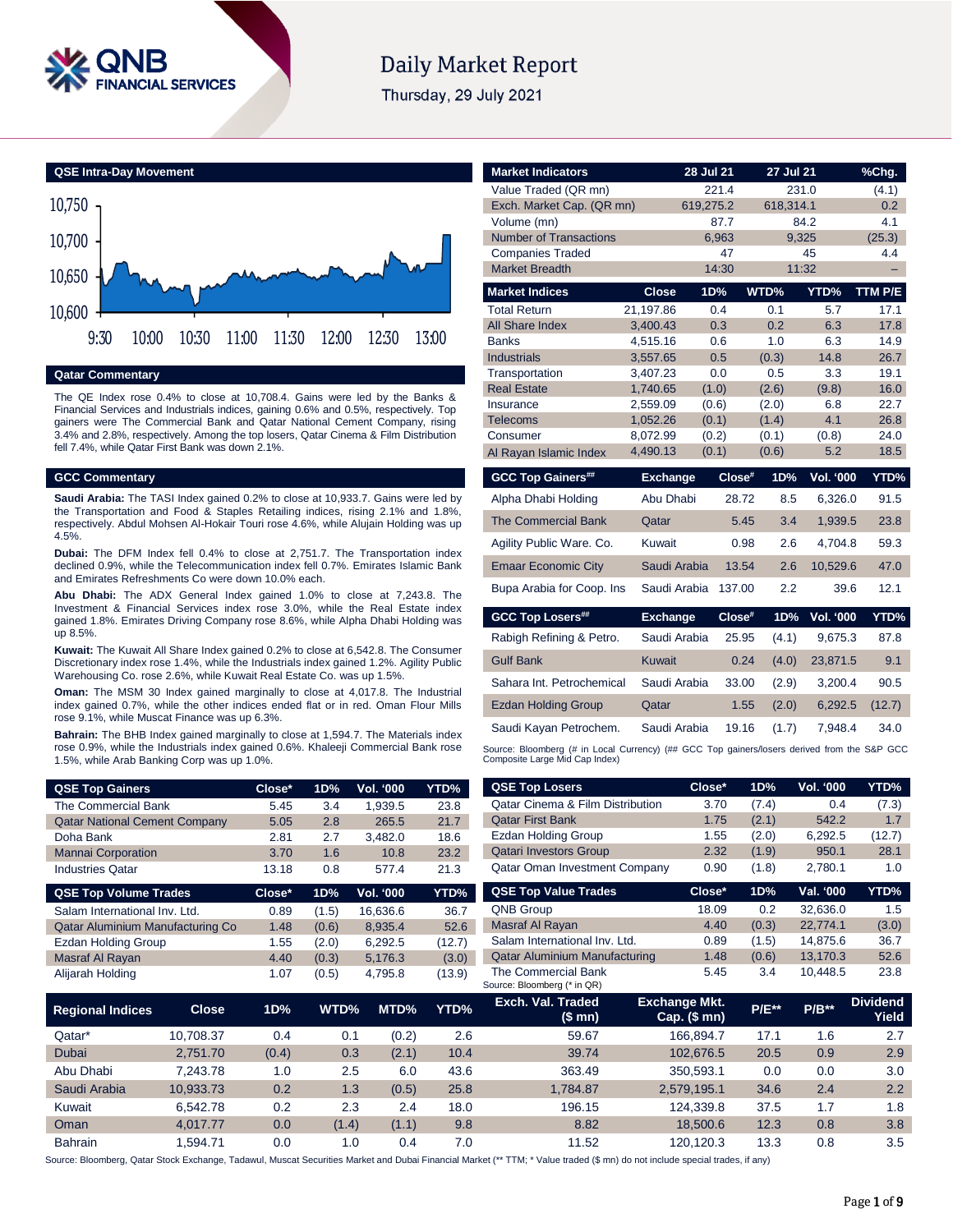## **Qatar Market Commentary**

- The QE Index rose 0.4% to close at 10,708.4. The Banks & Financial Services and Industrials indices led the gains. The index rose on the back of buying support from Qatari and GCC shareholders despite selling pressure from Arab and foreign shareholders.
- The Commercial Bank and Qatar National Cement Company were the top gainers, rising 3.4% and 2.8%, respectively. Among the top losers, Qatar Cinema & Film Distribution fell 7.4%, while Qatar First Bank was down 2.1%.
- Volume of shares traded on Wednesday rose by 4.1% to 87.7mn from 84.2mn on Tuesday. However, as compared to the 30-day moving average of 125.2mn, volume for the day was 30.0% lower. Salam International Inv. Ltd. and Qatar Aluminum Manufacturing Co. were the most active stocks, contributing 19.0% and 10.2% to the total volume, respectively.

| <b>Overall Activity</b>        | Buy %*   | Sell %*  | Net (QR)        |
|--------------------------------|----------|----------|-----------------|
| Qatari Individuals             | 42.53%   | 42.99%   | (1,011,831.2)   |
| <b>Qatari Institutions</b>     | 14.52%   | 12.38%   | 4,740,271.0     |
| Qatari                         | 57.05%   | 55.37%   | 3,728,439.8     |
| <b>GCC Individuals</b>         | 0.19%    | 0.20%    | (28, 523.5)     |
| <b>GCC</b> Institutions        | 3.68%    | 0.29%    | 7,505,047.2     |
| <b>GCC</b>                     | 3.87%    | 0.49%    | 7,476,523.7     |
| Arab Individuals               | 11.15%   | 13.04%   | (4, 186, 709.2) |
| <b>Arab Institutions</b>       | $0.00\%$ | $0.00\%$ |                 |
| Arab                           | 11.15%   | 13.04%   | (4, 186, 709.2) |
| <b>Foreigners Individuals</b>  | 2.83%    | 3.74%    | (2,009,702.4)   |
| <b>Foreigners Institutions</b> | 25.10%   | 27.36%   | (5,008,551.9)   |
| <b>Foreigners</b>              | 27.93%   | 31.10%   | (7,018,254.3)   |

Source: Qatar Stock Exchange (\*as a % of traded value)

# **Earnings Releases, Global Economic Data and Earnings Calendar**

#### **Earnings Releases**

| <b>Company</b>                              | <b>Market</b> | <b>Currency</b> | Revenue (mn)<br><b>2Q2021</b> | % Change<br>YoY | <b>Operating Profit</b><br>(mn) 2Q2021 | % Change<br>YoY          | <b>Net Profit</b><br>(mn) 2Q2021 | %<br><b>Change</b><br>YoY |
|---------------------------------------------|---------------|-----------------|-------------------------------|-----------------|----------------------------------------|--------------------------|----------------------------------|---------------------------|
| Al Maha Petroleum Products<br>Marketing Co. | Oman          | OMR             | 171.7                         | 0.7%            | -                                      | $\overline{\phantom{a}}$ | 1.0                              | N/A                       |
| Al Omaniya Financial Services               | Oman          | <b>OMR</b>      | 7.4                           | $-12.7%$        | -                                      | $\overline{\phantom{0}}$ | 1.2                              | 93.8%                     |
| Saudi Paper Manufacturing Co.               | Saudi Arabia  | <b>SR</b>       | 141.3                         | $-1.0%$         | 20.8                                   | 18.4%                    | 15.1                             | 295.3%                    |
| Alpha Dhabi Holdings                        | Abu Dhabi     | <b>AED</b>      | 5.499.5                       | 202.3%          | -                                      | $\overline{\phantom{0}}$ | 831.6                            | 692.7%                    |

Source: Company data, DFM, ADX, MSM, TASI, BHB.

### **Global Economic Data**

| <b>Date</b> | Market  | <b>Source</b>                           | <b>Indicator</b>                 | Period | Actual | <b>Consensus</b> | <b>Previous</b> |
|-------------|---------|-----------------------------------------|----------------------------------|--------|--------|------------------|-----------------|
| $07 - 28$   | US      | Mortgage Bankers Association            | <b>MBA Mortgage Applications</b> | 23-Jul | 5.70%  | $- -$            | -4.00%          |
| $07 - 28$   | Germany | <b>GfK AG</b>                           | <b>GfK Consumer Confidence</b>   | Aug    | $-0.3$ |                  | $-0.3$          |
| $07 - 28$   | France  | <b>INSEE National Statistics Office</b> | Consumer Confidence              | Jul    | 101    | 102              | 103             |

Source: Bloomberg (s.a. = seasonally adjusted; n.s.a. = non-seasonally adjusted; w.d.a. = working day adjusted)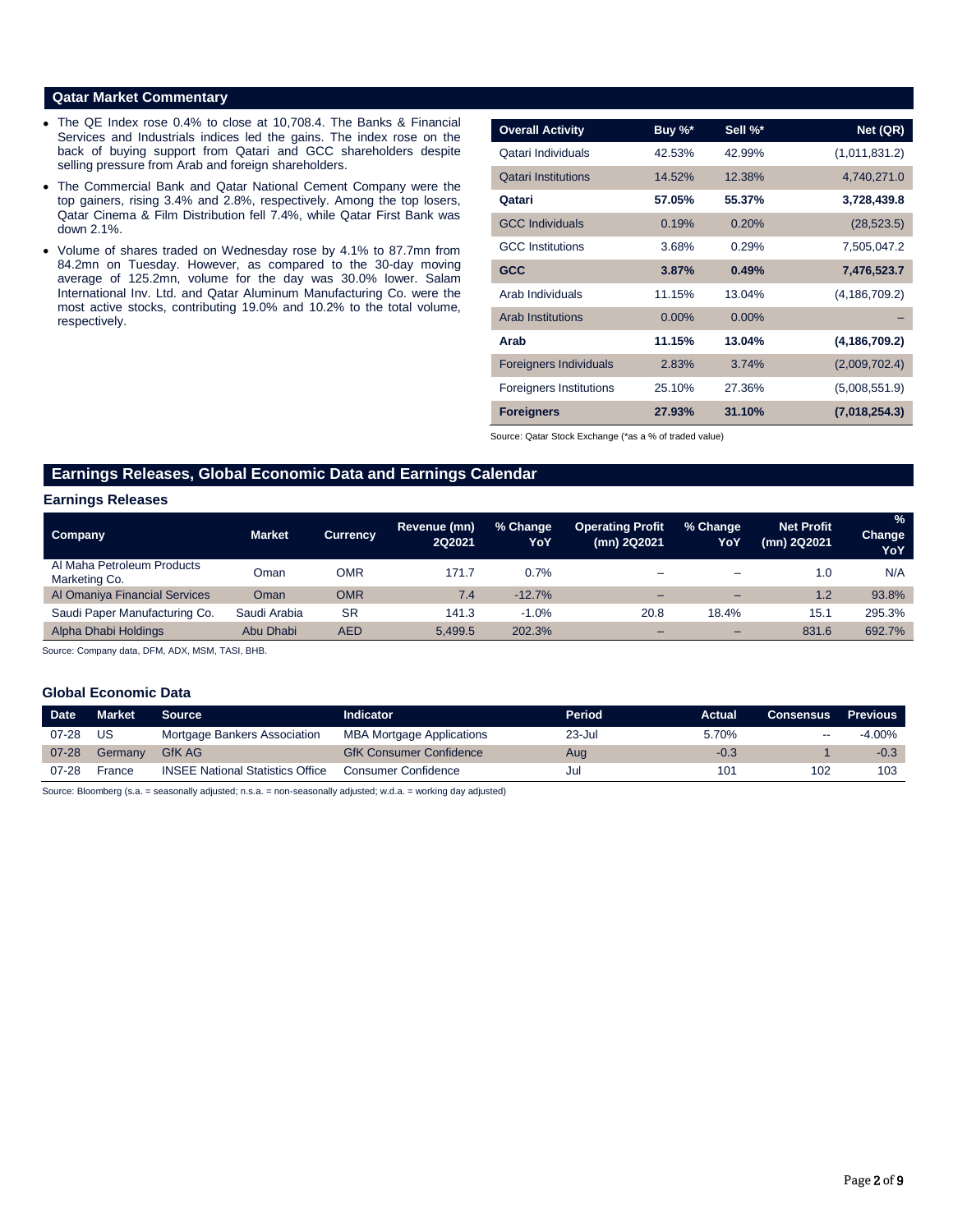| <b>Earnings Calendar</b> |                                                 |                                  |                       |               |  |  |  |  |  |
|--------------------------|-------------------------------------------------|----------------------------------|-----------------------|---------------|--|--|--|--|--|
| <b>Tickers</b>           | <b>Company Name</b>                             | Date of reporting 2Q2021 results | No. of days remaining | <b>Status</b> |  |  |  |  |  |
| <b>QCFS</b>              | Qatar Cinema & Film Distribution Company        | 1-Aug-21                         | 3                     | Due           |  |  |  |  |  |
| <b>QIGD</b>              | <b>Qatari Investors Group</b>                   | $1-Auq-21$                       | 3                     | <b>Due</b>    |  |  |  |  |  |
| <b>QLMI</b>              | <b>QLM Life &amp; Medical Insurance Company</b> | 2-Aug-21                         | $\overline{4}$        | Due           |  |  |  |  |  |
| <b>SIIS</b>              | Salam International Investment Limited          | 4-Aug-21                         | 6                     | <b>Due</b>    |  |  |  |  |  |
| <b>AKHI</b>              | Al Khaleej Takaful Insurance Company            | 4-Aug-21                         | 6                     | Due           |  |  |  |  |  |
| <b>DOHI</b>              | Doha Insurance Group                            | 4-Aug-21                         | $6\phantom{1}6$       | <b>Due</b>    |  |  |  |  |  |
| QAMC                     | Qatar Aluminum Manufacturing Company            | 5-Aug-21                         | $\overline{7}$        | Due           |  |  |  |  |  |
| <b>GISS</b>              | <b>Gulf International Services</b>              | 5-Aug-21                         | $\overline{7}$        | <b>Due</b>    |  |  |  |  |  |
| <b>MPHC</b>              | Mesaieed Petrochemical Holding Company          | 5-Aug-21                         | $\overline{7}$        | Due           |  |  |  |  |  |
| <b>IQCD</b>              | <b>Industries Qatar</b>                         | 5-Aug-21                         | $\overline{7}$        | <b>Due</b>    |  |  |  |  |  |
| QATI                     | Qatar Insurance Company                         | 8-Aug-21                         | 10                    | Due           |  |  |  |  |  |
| <b>IHGS</b>              | <b>INMA Holding Group</b>                       | 8-Aug-21                         | 10                    | <b>Due</b>    |  |  |  |  |  |
| <b>DBIS</b>              | Dlala Brokerage & Investment Holding Company    | 9-Aug-21                         | 11                    | Due           |  |  |  |  |  |
| <b>QISI</b>              | Qatar Islamic Insurance Group                   | 9-Aug-21                         | 11                    | <b>Due</b>    |  |  |  |  |  |
| QGRI                     | Qatar General Insurance & Reinsurance Company   | 10-Aug-21                        | 12                    | <b>Due</b>    |  |  |  |  |  |
| <b>AHCS</b>              | <b>Aamal Company</b>                            | 10-Aug-21                        | 12                    | <b>Due</b>    |  |  |  |  |  |
| <b>IGRD</b>              | <b>Investment Holding Group</b>                 | 10-Aug-21                        | 12                    | <b>Due</b>    |  |  |  |  |  |
| <b>MCCS</b>              | <b>Mannai Corporation</b>                       | 11-Aug-21                        | 13                    | <b>Due</b>    |  |  |  |  |  |
| <b>BLDN</b>              | <b>Baladna</b>                                  | 11-Aug-21                        | 13                    | Due           |  |  |  |  |  |
| QOIS                     | <b>Qatar Oman Investment Company</b>            | 11-Aug-21                        | 13                    | <b>Due</b>    |  |  |  |  |  |
| <b>MERS</b>              | Al Meera Consumer Goods Company                 | 11-Aug-21                        | 13                    | Due           |  |  |  |  |  |
| <b>QCFS</b>              | Qatar Cinema & Film Distribution Company        | 1-Aug-21                         | $\mathbf{3}$          | <b>Due</b>    |  |  |  |  |  |
| QIGD                     | <b>Qatari Investors Group</b>                   | 1-Aug-21                         | 3                     | Due           |  |  |  |  |  |
| <b>QLMI</b>              | <b>QLM Life &amp; Medical Insurance Company</b> | $2-Auq-21$                       | $\overline{4}$        | <b>Due</b>    |  |  |  |  |  |
| <b>SIIS</b>              | Salam International Investment Limited          | 4-Aug-21                         | 6                     | <b>Due</b>    |  |  |  |  |  |
| <b>AKHI</b>              | Al Khaleej Takaful Insurance Company            | 4-Aug-21                         | $6\phantom{1}6$       | <b>Due</b>    |  |  |  |  |  |
| <b>DOHI</b>              | Doha Insurance Group                            | 4-Aug-21                         | 6                     | Due           |  |  |  |  |  |
| QAMC                     | Qatar Aluminum Manufacturing Company            | 5-Aug-21                         | $\overline{7}$        | <b>Due</b>    |  |  |  |  |  |
| <b>GISS</b>              | <b>Gulf International Services</b>              | 5-Aug-21                         | $\overline{7}$        | Due           |  |  |  |  |  |
| <b>MPHC</b>              | <b>Mesaieed Petrochemical Holding Company</b>   | 5-Aug-21                         | $\overline{7}$        | <b>Due</b>    |  |  |  |  |  |
| <b>IQCD</b>              | <b>Industries Qatar</b>                         | 5-Aug-21                         | $\overline{7}$        | Due           |  |  |  |  |  |
| QATI                     | <b>Qatar Insurance Company</b>                  | 8-Aug-21                         | 10                    | <b>Due</b>    |  |  |  |  |  |
| <b>IHGS</b>              | <b>INMA Holding Group</b>                       | 8-Aug-21                         | 10                    | Due           |  |  |  |  |  |
| <b>DBIS</b>              | Dlala Brokerage & Investment Holding Company    | 9-Aug-21                         | 11                    | <b>Due</b>    |  |  |  |  |  |
| QISI                     | Qatar Islamic Insurance Group                   | 9-Aug-21                         | 11                    | Due           |  |  |  |  |  |
| <b>QGRI</b>              | Qatar General Insurance & Reinsurance Company   | 10-Aug-21                        | 12                    | <b>Due</b>    |  |  |  |  |  |
| <b>AHCS</b>              | Aamal Company                                   | 10-Aug-21                        | 12                    | Due           |  |  |  |  |  |
| <b>IGRD</b>              | <b>Investment Holding Group</b>                 | 10-Aug-21                        | 12                    | <b>Due</b>    |  |  |  |  |  |
| <b>MCCS</b>              | Mannai Corporation                              | 11-Aug-21                        | 13                    | Due           |  |  |  |  |  |
| <b>BLDN</b>              | <b>Baladna</b>                                  | 11-Aug-21                        | 13                    | <b>Due</b>    |  |  |  |  |  |
| QOIS                     | <b>Qatar Oman Investment Company</b>            | 11-Aug-21                        | 13                    | Due           |  |  |  |  |  |
| <b>MERS</b>              | Al Meera Consumer Goods Company                 | 11-Aug-21                        | 13                    | <b>Due</b>    |  |  |  |  |  |

Source: QSE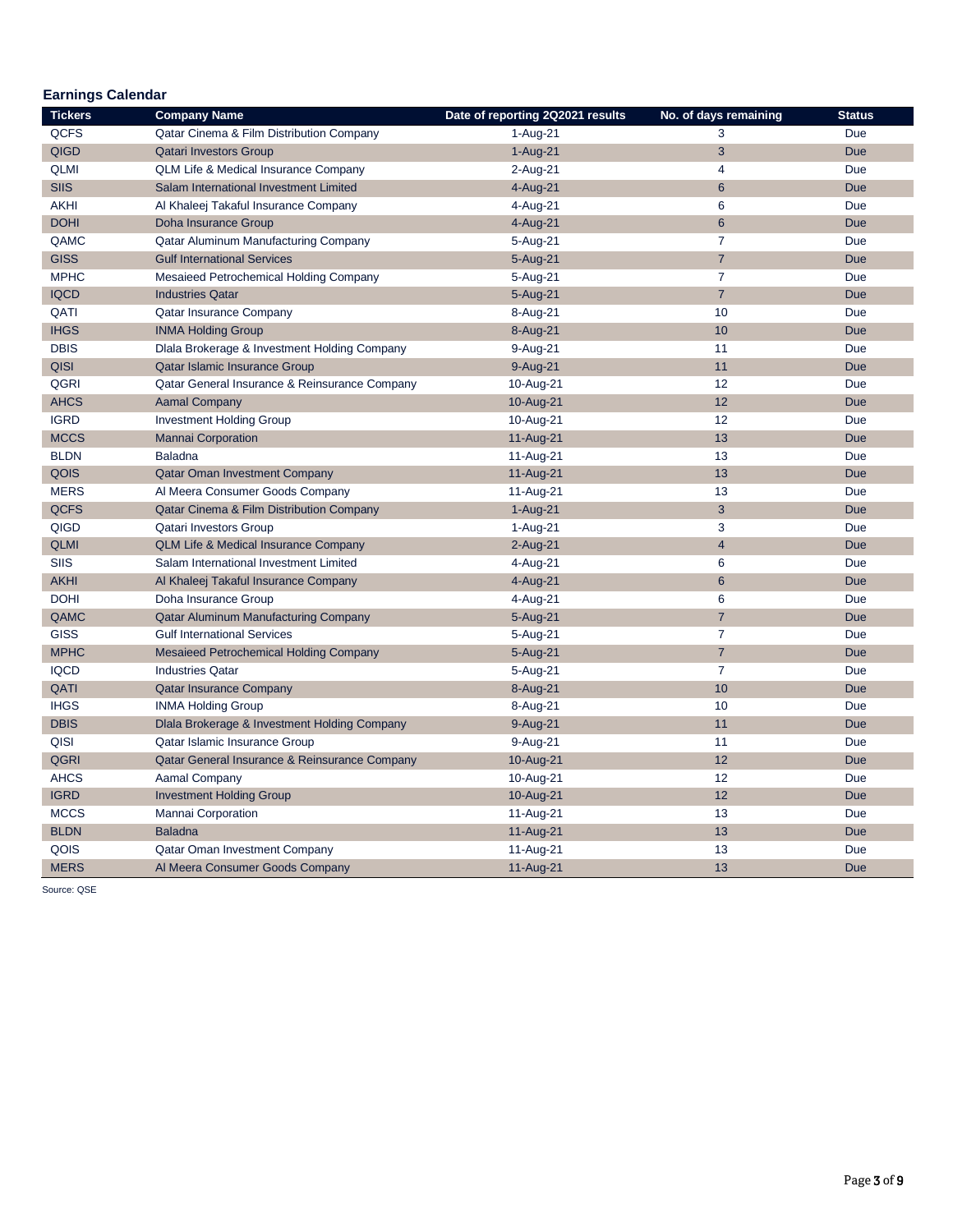### **News**

- **Qatar**
- **ORDS reports net loss of QR1,149.4mn in 2Q2021 –** Ooredoo (ORDS) reported net loss of QR1,149.4mn in 2Q2021 as compared to net profit of QR431.7mn in 2Q2020 and net profit of QR193.2mn in 1Q2021.The company's Revenue came in at QR7,311.7mn in 2Q2021, which represents an increase of 7.2% YoY (+1.6% QoQ). Loss per share amounted to QR0.36 in 2Q2021 as compared to earnings per share of QR0.06 in 1Q2021 and EPS of QR0.13 in 2Q2020. Ooredoo Qatar has reported revenue of QR3.7bn in 1H2021, up 5% YoY. The revenue growth driven by post-paid services, mobile financial services, Ooredoo tv, business-to-business revenue and higher sales of devices. EBITDA stood at QR2bn in 1H2021 (1H2020: QR1.9bn). Customer numbers dropped to 3mn, "reflecting the changing demographics" of Qatar during the period. Despite the decrease in population and the QR3.5mn financial sanctions that were imposed on the company by the Communications Regulatory Authority, Ooredoo Qatar recorded a very strong performance. Compared to 1Q2021 service revenue grew by 6% and Ooredoo ONE 'All-In-One' Home Service contributed to a 1% growth in the Ooredoo tv customer base. The launch of new post-paid plans bundling OTT contents and ongoing shift towards app-based business delivery enhanced customer convenience and boosted optimization efforts. (QSE, Gulf-Times.com)
- **UDCD's bottom line rises to QR89.4mn in 2Q2021 –** United Development Company's (UDCD) net profit rose 136.8% YoY (+92.8% QoQ) to QR89.4mn in 2Q2021. The company's Revenue came in at QR865.2mn in 2Q2021, which represents an increase of 223.5% YoY (+146.4% QoQ). EPS amounted to QR0.038 in 6M2021 as compared to QR0.025 in 6M2020. UDCD has reported net profit of QR157mn on revenues of QR1.2bn in the first six months of this year. The net profit attributable to the equity shareholders was QR136mn. UDCD Chairman, Turki bin Mohamed Al-Khater said "In the first half of 2021, UDCD achieved a sustainable performance by balancing development activities across The Pearl-Qatar and Gewan Island with a continued focus on commercial activities. This strategy, coupled with our rich portfolio of projects, has enabled UDCD to sustain a diversified revenue stream". The financial results show positive improvement resulted from sales and leasing revenues, especially with the handover of the majority of UDCD's latest residential units at Al Mutahidah Towers at The Pearl-Qatar, he said. "Committing to high standards of design, build quality, and innovation, UDCD consistently offers premium experiences and lifestyle opportunities across market segments; and its properties continue to be highly sought-after by local and foreign investors," he said. Looking ahead to the remainder of the year, UDCD will continue working on the completion of the development plan for the projects under implementation, including United School International as well as Floresta Gardens and Giardino Village gated residential compounds at The Pearl-Qatar and Crystal Residence apartments in Gewan Island, which are aligned with established plans and timetables and which reflect its commitment to preserving shareholders' and investors' values, the UDCD Chairman added. (QSE, Gulf-Times.com)
- **QIMD's bottom line rises to QR34.3mn in 2Q2021 –** Qatar Industrial Manufacturing Company's (QIMD) net profit rose 91.8% YoY (+18.0% QoQ) to QR34.3mn in 2Q2021.The company's Sales came in at QR119.3mn in 2Q2021, which represents an increase of 47.8% YoY. However, on QoQ basis Sales fell 4.0%. EPS amounted to QR0.07 in 2Q2021 as compared to QR0.04 in 2Q2020 and QR0.06 in 1Q2021. (QSE)
- **QCFS to holds its investors relation conference call on August 03 –** Qatar Cinema & Film Distribution Company (QCFS) will hold the conference call with the Investors to discuss the financial results for the Semi-Annual 2021 on August 03, 2021 at 12:00pm, Doha Time. (QSE)
- **QIIK Chairman-led bank delegation calls on Sudanese leader Al-Burhan –** Chairman of the Transitional Sovereignty Council of Sudan, Lieutenant-General Abdel Fattah Al-Burhan was received at the Guest Palace in Khartoum on Wednesday, by Chairman and Managing Director of Qatar International Islamic Bank (QIIK), Sheikh Dr Khalid bin Thani bin Abdullah Al-Thani, along with a delegation of Qatari businessmen. They discussed the prospects for Sudanese business environment and investment opportunities in various commercial activities and sectors in the African country. "The meeting also dealt with discussing various economic issues to consolidate the friendship and cooperation between the business community in the two countries and the continuous efforts to strengthen these relations and raise them to the level of ambition that the leadership of the two brotherly countries aspire to, which reflects the nature of close co-operation between Qatar and the Republic of Sudan," QIIK said. Sheikh Dr Khalid and the accompanying delegation also met Dr Jibril Ibrahim, Sudanese Minister of Finance and Economic Planning, Mohamed El-Fateh Zain el-Abidin, Governor, Central Bank of Sudan, and Lieutenant-General Abdel-Mahmoud Hammad Hussein, general manager, Zadna International Investment Company. The meeting discussed investment opportunities in banking, financial, insurance and other commercial activities. (Gulf-Times.com)
- **Qatar June trade surplus widens to QR16.672bn –** Qatar's trade surplus widened to QAR16.672bn in June from +QR16.608bn in May, according to the Qatar Ministry of Development Planning and Statistics. (Bloomberg)
- **Qatari lender CBQK sees credit growth continuing –** Commercial Bank of Qatar (CBQK) is focusing on expanding its market capitalization and return on equity so that were an M&A transaction to happen the lender would be "the consolidator rather than the consolidatee," CEO Joseph Abraham says in an interview with Bloomberg TV following Tuesday's 1H results. Domestic consolidation not in bank's strategic plan, but "you can never say never," Abraham says. Credit growth will continue this year through 2022: CEO. Bank doesn't expect significant deterioration in loan quality. Sees "strong growth" for the lender, helped in part by an increase in the pace of vaccinations in Qatar. (Bloomberg)
- **CI: Domestic credit pace, global expansion help banks enhance share in Qatar's GDP –** Faster domestic credit and global expansion of local lenders helped banking sector fast enhance its share in the gross domestic product (GDP) of Qatar, whose growth is slated to recover gradually from the Covid-19 over the next two years, according to Capital Intelligence (CI), an international credit rating agency. "Total banking sector assets as a share of GDP more than doubled to a very high 275% in May 2021, from 120% in December 2012, due to high rates of domestic credit growth and the international expansion of domestic banks," CI said, affirming Qatar's long-term foreign and local currency rating at 'AA-'. Although the banking sector's asset quality is currently good and capital buffers remain strong, banks are exposed to significant lending concentrations (real estate), it however said. Furthermore, banks' increasing reliance on foreign funding (particularly non-resident deposits) is considered a potential source of risk. On the economic growth, CI expects it to recover gradually from the Covid-19 shock over the next two years. After contracting by 2.6% in 2020, real GDP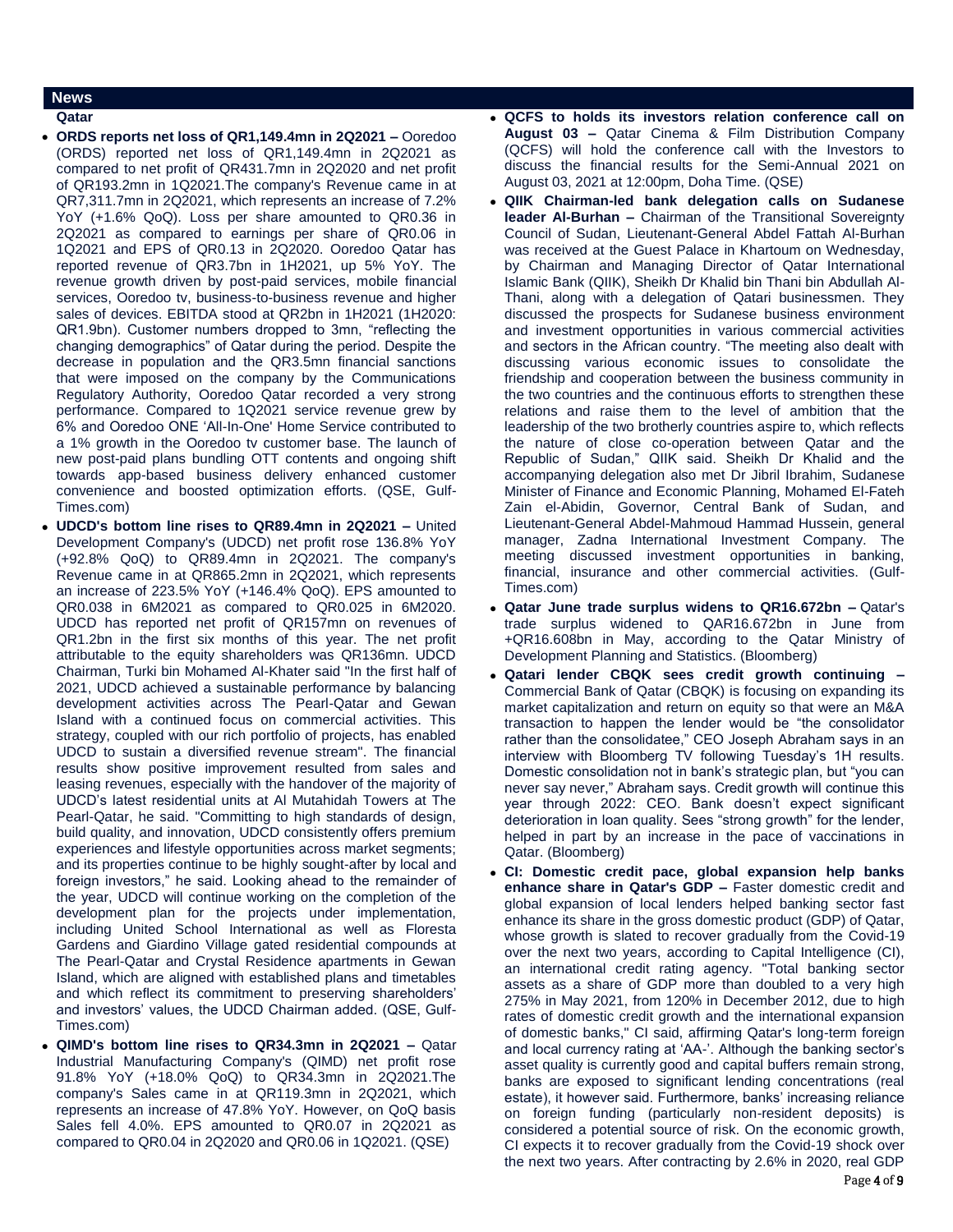is forecast to expand by 2.2% in 2021 and 2.6% in 2022, driven by a rebound in both hydrocarbon and non-hydrocarbon GDP. In view of the comparatively fast pace of vaccinations, CI said "we expect non-hydrocarbon economic activity to pick up from the summer onwards." According to data from the University of Oxford, 66% of the Qatari population (nationals & expatriates) had received at least one vaccine dose as of mid-July this year. (Gulf-Times.com)

- **Qatar to hold national dialogues to develop food systems –** The Ministry of Municipality and Environment (MME) will hold national dialogues on August 8-9 to discuss ways to develop food systems in Qatar. Director of the Food Security Department at the ministry and National Coordinator of the UN Food Systems Summit 2021 Dr Masoud Jarallah Al-Marri said at the conclusion of Qatar's participation in the preparatory meeting for the summit, which was held in the Italian capital, Rome, that the MME is conducting the final arrangements to hold the national dialogues, which will include sessions to discuss issues related to the development of food systems in Qatar. (Gulf-Times.com)
- **Cabinet approves draft law on travel, air freight offices –** The Cabinet Wednesday approved a draft law regulating travel and air freight offices, to keep pace with the development in the sector and in line with the requirements of international organizations. HE the Prime Minister and Interior Minister Sheikh Khalid bin Khalifa bin Abdulaziz Al-Thani chaired the Cabinet's regular meeting held at its seat at the Amiri Diwan. The draft law included provisions, including: conditions and procedures for licensing and renewing it for travel and air freight offices, regulating the safe transportation of hazardous materials, classifying air travel offices, travel and air freight offices obligations, and conditions and obligations for granting licenses to international distribution system companies. (Gulf-Times.com)
- **Cabinet decides to continue Qatar's current COVID-19 measures –** Qatar's Cabinet on Wednesday decided to continue the measures currently in place to combat the COVID-19 pandemic. The country is currently in the third phase of lifting the pandemic restriction, with the fourth-phase rollout slated for July 30. The Ministry of Public Health (MOPH) began the fourphase plan for the gradual lifting of restrictions on May 28, with each phase incrementally easing curbs. (Qatar Tribune)
- **CT2 to increase Hamad Port's capacity to 5mn TEUs –** Container Terminal 2 (CT2) at Hamad Port will increase the port's capacity to 5mn TEUs (twenty-foot equivalent units) annually upon completion of the development process. And CT2 will have the optimum capacity of 2.5mn TEUs upon completion of all phases, Mwani Qatar said on its Twitter yesterday. "Hamad Port's CT2 is designed to address the increasing trade volume, enhancing ease of doing business in Qatar as well as supporting the achievement of economic diversification, which is one of the most important goals of QNV2030," it said. The 403,500sqm CT2 development project comprises four phases. Full operation of Phases 1 and 2 will start before the end of 2022. Phases 3 and 4 will be developed later to raise the port's operational capacity according to local market's needs. The area of Phases 1 and 2 of Hamad Port's CT2 is 380,000sqm. Its quay is 624m long. The Phase 1 of CT2 has been equipped with three STS (ship-to-shore) quay cranes with advanced technology, including semi-automation and remote control operations. STS cranes are fast and highly efficient in handling containers and capable of handling latest types of vessels. (Peninsula Qatar)
- **Qatar Airways Cargo becomes member of Cool Chain Association –** Qatar Airways Cargo has extended its cool chain industry partnerships by joining Cool Chain Association (CCA), a non-profit organization, effective on July 28, 2021. Founded in

2003, the association aims to reduce food wastage and improve the quality, efficiency and value of the temperature sensitive supply chain by facilitating and enabling vertical and horizontal collaboration, education and innovation amongst its members and stakeholders. (Qatar Tribune)

# **International**

- **US goods trade deficit widens on imports; inventories increase –** The US trade deficit in goods increased in June as imports continued to rise amid strong economic activity, suggesting trade likely remained a drag on growth in the second quarter. The US economy has rebounded more quickly from the pandemic compared to its global rivals, thanks to massive fiscal stimulus, low interest rates and vaccinations against COVID-19. But bottlenecks in the supply chain have hampered manufacturers' ability to boost production, drawing in more imports. The goods trade deficit increased 3.5% to \$91.2bn last month, the Commerce Department said on Wednesday. Imports of goods advanced 1.5% to \$236.7bn. There were increases in imports of food, industrial supplies and capital goods. But imports of motor vehicles and consumer goods fell. While that could hint at a possible moderation in consumer spending in the months ahead, the drop could reflect a global shortage of semiconductors, which has weighed on the production of motor vehicles and some household appliances. Spending during the pandemic shifted to goods from services, with Americans cooped up at home. With nearly half of the US population fully vaccinated against the coronavirus, demand for services is picking up. That has raised optimism among some economists that fewer goods will be imported in the coming months and allow the trade gap to shrink. But the Delta variant of the virus is driving a resurgence in new infections across the country, which could limit demand for services. (Reuters)
- **Nationwide: UK house prices fall in July as tax cut is scaled back –** British house prices fell in July after a coronavirus emergency tax break for buyers was scaled back at the end of June but demand for bigger homes as a result of the pandemic is likely to support the market, mortgage lender Nationwide said. In monthly terms, house prices fell by 0.5% from June, their first fall since March, slowing the annual increase to 10.5% from June's leap of 13.4% which was the steepest rise in 17 years. Economists polled by Reuters had expected a less marked cooling of the market, predicting prices would rise by 0.6% from June and by 12.1% in annual terms. Nationwide's chief economist Robert Gardner said the rush to qualify for the full tax break - housing transactions hit a record in June, according to official data - meant savings from the incentive had been dwarfed by the surge in house prices. Under the incentive scheme, the first 500,000 Pounds (\$693,850.00) of any property purchase in England or Northern Ireland were exempt from the stamp duty tax until the end of June. A 250,000 Pound tax-free allowance is now running until the end of September. Gardner said July's slowdown had been expected after the run-up in prices which rose by an average of 1.6% a month over the Aprilto-June period, more than six times the average monthly gain during the five years before the pandemic. (Reuters)
- **GfK: German consumer morale steady heading into August –** German consumer sentiment held steady heading into August as shoppers grew more ready to spend, but took a less upbeat view on the economic outlook than a month earlier on worries about rising numbers of COVID-19 cases, a survey showed. The GfK institute said its consumer sentiment index, based on a survey of around 2,000 Germans, was unchanged at -0.3 points. The reading compared with a Reuters forecast for 1.0. After more than two months of steady decline, COVID-19 cases have been rising since early July, due mainly to the spread of the more infectious Delta variant. "This is currently preventing a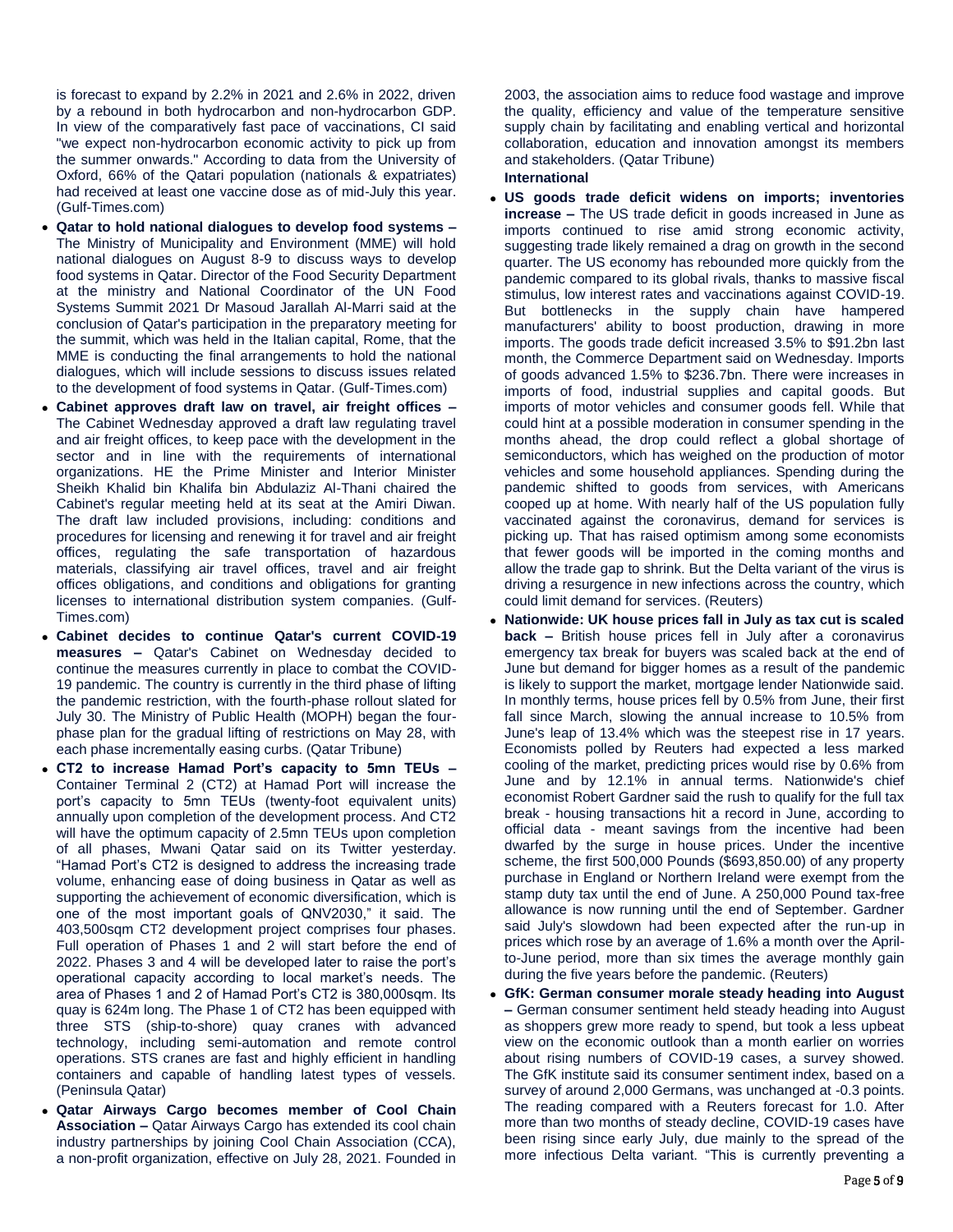further significant increase in consumer sentiment," GfK consumer expert Rolf Buerkl said in a statement, but he added that the domestic economy would make a positive contribution to growth in the second half of the year. Roughly 60% of Germany's 83mn people have had a first shot of a COVID-19 vaccine and about half are fully vaccinated. A separate survey published on Monday showed German business morale fell unexpectedly in July on continuing supply chain worries and amid rising coronavirus infections, posting its first decline since January. (Reuters)

- **Brazil's public debt jumps in June, cash buffer at record high –** Brazil's federal public debt rose 3% in June from the month before to 5.33tn Reais (\$1.03tn), the Treasury said, adding that its emergency cash buffer surged to a new high of 1.17tn Reais. In the month that saw the central bank raise official borrowing costs for a third straight meeting, the Treasury also said the cost of servicing Brazil's growing domestic debt pile edged up to its highest in a year. The average cost of servicing new domestic debt issued in the 12 months through June rose to 5.8% from 5.5% in May, the Treasury said. That is the highest in over a year, and up significantly from 4.4% at the end of last year. The average cost of servicing the overall domestic debt stock in the 12 months through June rose to 7.7% from 7.6%, also the highest in a year, the Treasury said. The average cost of servicing the overall public debt stock including foreign debt in the year through June, however, fell to a fresh historical low of 7.2% from 7.3% in May. The Treasury's liquidity cushion, essentially an emergency cash buffer, rose to 1.17tn Reais from 1.04tn Reais, the highest on record. In nominal terms, that was up 12% from May and 70% higher than a year ago. The Treasury noted that debt coming due in the next 12 months is estimated at 1.18tn Reais. (Reuters)
- **Russians' real incomes grow in 2Q for first time since early 2020 –** Real disposable incomes in Russia grew in annual terms in the second quarter for the first time since early 2020, while unemployment has almost returned to pre-pandemic levels, data showed on Wednesday. Recovery in incomes is a sensitive issue for Russian authorities, particularly ahead of September parliamentary elections, amid the social discontent with high inflation and restrictions related to the COVID-19 pandemic. For years, President Vladimir Putin has promised to raise real disposable incomes, a measure of people's purchasing power, but they shrank sharply last year due to the coronavirus crisis and the Rouble weakening that filtered into consumer prices. Real disposable incomes, which are inflation-adjusted incomes that exclude mandatory payments, increased 6.8% year-on-year in April-June, data from the Federal Statistics Service, or Rosstat, showed. Real disposable incomes have been falling each quarter from the second quarter of 2020 when they staged the deepest decline in decades. After shrinking 3% in 2020, its sharpest contraction in 11 years, the Russian economy has already recovered to pre-pandemic levels, authorities say. But real disposable incomes were still below pre-pandemic levels, the central bank said last month. Rosstat data also showed on Wednesday the official jobless rate in Russia declined in June to 4.8%, its lowest since March 2020, from 4.9% a month earlier. (Reuters)

#### **Regional**

 **Saudi Arabia's exports leap 120%, trade surplus hits \$10bn in May –** Saudi Arabia's overall merchandise exports jumped 120.1% in May 2021 compared to the same month in 2020, according to official data by the General Authority for Statistics (GaStat). Both non-oil and oil exports totaled SR82.2bn in May this year, up from SR37.3bn in May 2020. The annual increase in the Kingdom's exports was mainly backed by oil exports, which soared by SR35.8bn or 146.7% in May 2021 compared to

the same period a year earlier. In addition, oil exports accounted for 73.2% of the total exports last May, higher than 65.3% in the same month in 2020. (Zawya)

- **Saudi Arabia's oil exports climb 147% to \$16bn in May –** The value of Saudi Arabia's oil exports in May increased 147% to just over SR60bn from a year earlier while non-oil exports rose by 70%, official data showed on Wednesday. "Overall merchandise exports increased by 120.1% in May 2021 compared to May 2020, when international trade was impacted by COVID-related lockdowns and travel bans in numerous countries", the General Authority for Statistics said. Oil exports accounted for 73.2% of total exports, up from 65.3% in May last year. (Reuters)
- **Alkhabeer Capital enters hedging facility agreement with Al Rajhi Bank –** Alkhabeer Capital has signed a profit rate swap hedging agreement with Al Rajhi Bank to fix the profit margin of facilities used in the first additional offering for a value of SR397.5mn at a fixed rate of 4.44%. The purpose of the hedging facility is to protect Alkhabeer REIT Fund from rate fluctuations during the remaining tenor of the facility from 1 September 2021 to 7 September 2025, according to a bourse filing on Wednesday. This announcement followed the five-year loan deal worth SR1bn signed between Alkhabeer Capital and the bank. (Zawya)
- **Saudi seen raising September Arab light oil price by 50c/b to Asia –** Saudi Aramco may increase the official selling price of Arab Light crude by 50c/bbl MoM for September sales to Asian customers, according to the median estimate in a Bloomberg survey of four refiners. Arab Light OSP differential estimated at \$3.20/bbl premium to Oman-Dubai benchmark, compared with \$2.70/bbl for August. (Bloomberg)
- **SIBC posts 9.7% YoY rise in net profit to SR287.8mn in 2Q2021 –** Saudi Investment Bank (SIBC) recorded net profit of SR287.8mn in 2Q2021, an increase of 9.7% YoY. Total operating profit fell 1.0% YoY to SR720.7mn in 2Q2021. Total income for special commissions/investments fell 18.7% YoY to SR704.1mn in 2Q2021. Total assets stood at SR98.4bn at the end of June 30, 2021 as compared to SR104.6bn at the end of June 30, 2020. Loans and advances stood at SR56.3bn (-3.9% YoY), while client's deposits stood at SR59.8bn (-6.9% YoY) at the end of June 30, 2021. EPS came in at SR0.66 in 6M2021 as compared to SR0.52 in 6M2020. (Tadawul)
- **UAE's top banks post strong Q2 net profit amid recovery from pandemic –** United Arab Emirates' biggest lenders First Abu Dhabi Bank and Emirates NBD, posted double-digit percentage gains in quarterly net profit on Wednesday, as impairments fell amid a recovery from the pandemic while fee and commission income rose. UAE banks are benefiting from an economic recovery from last year's pandemic-led lockdowns which will see the Gulf's second-largest economy grow 3.1% this year, the International Monetary Fund has said, versus a 5.9% contraction in 2020. (Zawya)
- **UAE to burn mountains of trash as china stops importing waste –** The United Arab Emirates is building one of the world's largest waste-to-energy plants to deal with its growing trash load. Dubai is constructing a \$1.1 billion facility that will burn garbage to generate power. A smaller plant -- the UAE's first on a commercial scale -- will start operating this year in the emirate of Sharjah. Once two other projects in Abu Dhabi are finished, the country may incinerate almost two-thirds of the household waste it currently produces. Waste-to-energy produces emissions, which is why it's usually considered suitable for disposing only the final remnants of trash after all recyclable materials have been extracted. The projects could make it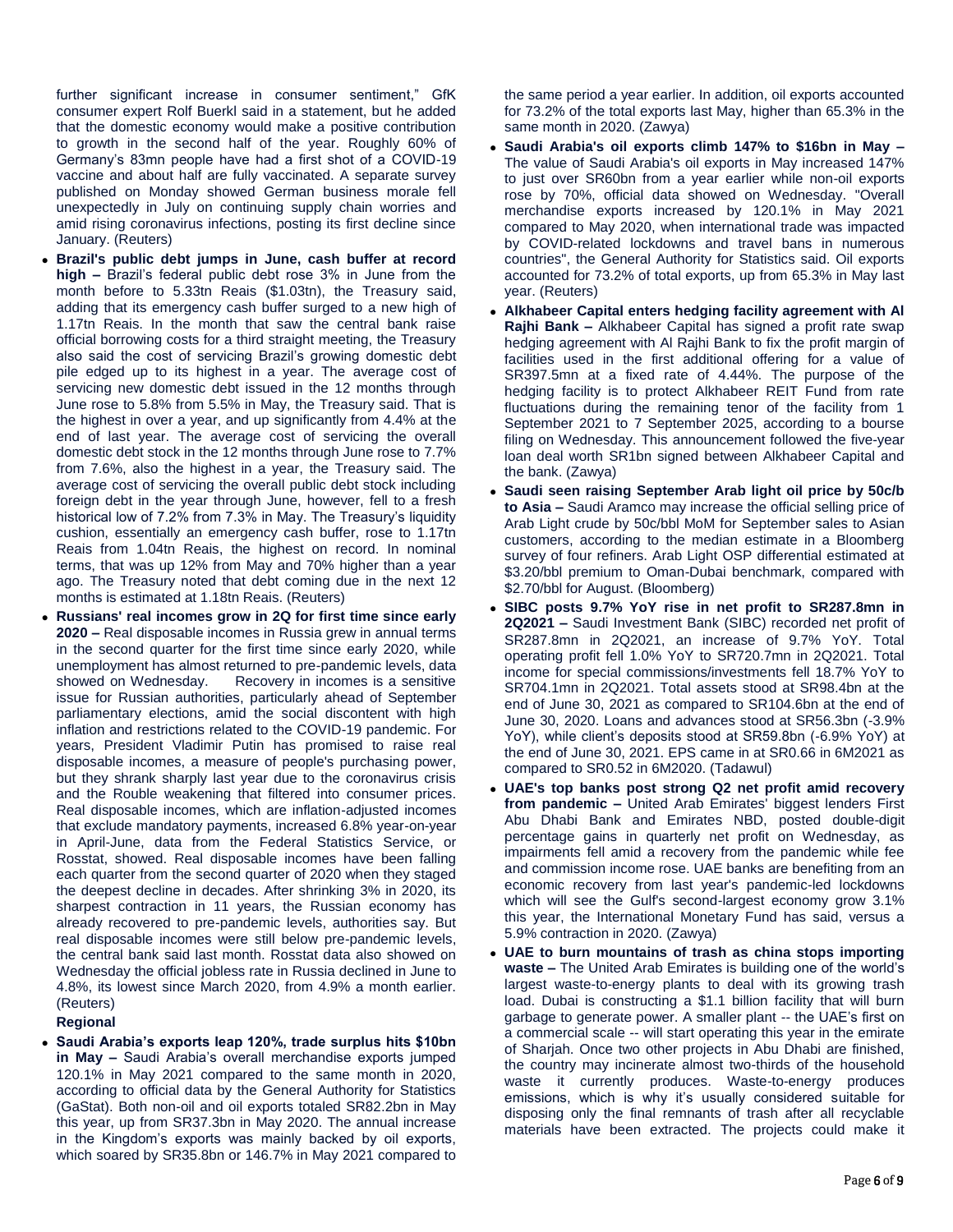harder for the UAE to net out carbon emissions, something it's considering as a goal by 2050. (Bloomberg)

- **Dubai recorded deals worth \$16.89bn in 1H2021 –** The Dubai property market witnessed high transaction volumes in the first six months of the year, registering a total of 27,373 deals, collectively worth AED61.97bn. Compared to the last six months (H2) of 2020, the volume of transactions increased by 40.2 % and the value of transactions by 55.87 %, according to data from real-estate search portal Property Finder. In the first half (H1) of 2021, the Dubai real estate market registered 17,434 secondary/ready transactions worth AED46.88bn and 9,939 offplan transactions worth AED15.09bn. When compared to H2 2020, secondary transactions increased by 44 % and the value was up by 56.28 %, Property Finder said. (Zawya)
- **CEO: DP World's growth rates to moderate in H2; mindful of economy disruptions –** Dubai-based port operator DP World warned that growth rates could moderate in the second half of 2021 as it reported handling higher volume at its container terminals in the second quarter. "The near-term outlook remains positive, but we do expect growth rates to moderate in the second half of 2021. Furthermore, we remain mindful that the Covid-19 pandemic and geopolitical uncertainty could onceagain disrupt the global economic recovery," Chief Executive Officer Sultan Ahmed Bin Sulayem said in a statement Wednesday. (Zawya)
- **EMIRATES posts 22.4% YoY rise in net profit to AED2,458.6mn in 2Q2021 –** Emirates NBD Bank (EMIRATES) recorded net profit of AED2,458.6mn in 2Q2021, an increase of 22.4% YoY. Net interest income fell 11.8% YoY to AED3,546.5mn in 2Q2021. Total operating income fell 6.4% YoY to AED5,376.4mn in 2Q2021. Total assets stood at AED693.8bn at the end of June 30, 2021 as compared to AED698.1bn at the end of June 30, 2020. Loans and receivables stood at AED381.6bn (-1.6% YTD), while customers' deposits stood at AED380.2bn (+0.7% YTD) at the end of June 30, 2021. EPS came in at AED0.36 in 2Q2021 as compared to AED0.29 in 2Q2020. (DFM)
- **DIB posts 0.3% YoY rise in net profit to AED1,010.5mn in 2Q2021 –** Dubai Islamic Bank (DIB) recorded net profit of AED1,010.5mn in 2Q2021, an increase of 0.3% YoY. Net income rose 4.8% YoY to AED2,402.5mn in 2Q2021. Total assets stood at AED293.8bn at the end of June 30, 2021 as compared to AED289.6bn at the end of June 30, 2020. Islamic financing and investing assets (net) stood at AED194.3bn (- 1.2% YTD), while customers' deposits stood at AED218.3bn (+6.0% YTD) at the end of June 30, 2021. EPS came in at AED0.12 in 2Q2021 as compared to AED0.13 in 2Q2020. (DFM)
- **CBD posts 63.2% YoY rise in net profit to AED351.0mn in 2Q2021 –** Commercial Bank of Dubai (CBD) recorded net profit of AED351.0mn in 2Q2021, an increase of 63.2% YoY. Net interest income and net income from Islamic financing rose 20.0% YoY to AED533.7mn in 2Q2021. Total operating income rose 28.4% YoY to AED841.5mn in 2Q2021. Total assets stood at AED112.8bn at the end of June 30, 2021 as compared to AED97.4bn at the end of June 30, 2020. Loans and advances and Islamic financing (net) stood at AED74.0bn (+13.4% YTD), while customers' deposits and Islamic customer deposits stood at AED79.8bn (+14.4% YTD) at the end of June 30, 2021. EPS came in at AED0.10 in 2Q2021 as compared to AED0.08 in 2Q2020. (DFM)
- **EIB's reports net profit of AED357.1mn in 2Q2021 –** Emirates Islamic Bank (EIB) recorded net profit of AED357.1mn in 2Q2021. Net income from financing and investment products rose 0.3% YoY to AED419.6mn in 2Q2021. Total operating

income rose 21.3% YoY to AED605.2mn in 2Q2021. Total assets stood at AED68.0bn at the end of June 30, 2021 as compared to AED70.6bn at the end of June 30, 2020. Financing receivables stood at AED41.5bn (+1.6% YTD), while customers' deposits stood at AED48.8bn (+4.1% YTD) at the end of June 30, 2021. EPS came in at AED0.066 in 2Q2021 as compared to loss per share of AED0.026 in 2Q2020. (DFM)

- **Abu Dhabi's Mubadala invests \$250mn in biosimulation firm Certara –** Abu Dhabi's Mubadala Investment Company has made an investment worth approximately \$250mn in Certara, a Nasdaq-listed biosimulation company. Mubadala and certain existing institutional shareholders of Certara, including a shareholder affiliated with EQT, a private equity company, have entered into an agreement under which an affiliate of Mubadala will purchase an aggregate of 9,615,384 shares at \$26 per share from the shareholders in a private transaction. The transaction is scheduled to close on August 2, 2021. EQT will remain a significant shareholder in the company after the transaction, Mubadala said in a statement Wednesday. (Zawya)
- **FAB posts 19.4% YoY rise in net profit to AED2,878.2mn in 2Q2021 –** First Abu Dhabi Bank (FAB) recorded net profit of AED2,878.2mn in 2Q2021, an increase of 19.4% YoY. Net interest income fell 13.6% YoY to AED2,802.4mn in 2Q2021. Operating income rose 8.3% YoY to AED5,192.7mn in 2Q2021. Total assets stood at AED943.6bn at the end of June 30, 2021 as compared to AED919.1bn at the end of June 30, 2020. Loans and advances stood at AED398.6bn (+3.1% YTD), while customer accounts and other deposits stood at AED575.2bn (+6.3% YTD) at the end of June 30, 2021. Diluted EPS came in at AED0.26 in 2Q2021 as compared to AED0.21 in 2Q2020. (ADX)
- **ADIB posts 57.6% YoY rise in net profit after Zakat and tax to AED501.2mn in 2Q2021 –** Abu Dhabi Islamic Bank (ADIB) recorded net profit after zakat and tax of AED501.2mn in 2Q2021, an increase of 57.6% YoY. Operating profit rose 15.3% YoY to AED738.7mn in 2Q2021. Total assets stood at AED130.6bn at the end of June 30, 2021 as compared to AED127.8bn at the end of June 30, 2020. while Customer's accounts stood at AED105.2bn (+3.8% YoY) at the end of June 30, 2021. (ADX)
- **BOS's reports net loss of AED344.7mn in 2Q2021 –** Bank of Sharjah (BOS) recorded net loss of AED344.7mn in 2Q2021. Net interest income rose 35.4% YoY to AED129.8mn in 2Q2021. Operating income fell 39.8% YoY to AED202.9mn in 2Q2021. Total assets stood at AED37.7bn at the end of June 30, 2021 as compared to AED36.1bn at the end of June 30, 2020. Loans and advances, net stood at AED20.2bn (+3.8% YTD), while customer deposits stood at AED23.9bn (+1.1% YTD) at the end of June 30, 2021. (ADX)
- **Al Hashel: Central Bank of Kuwait's FY20/21 has undoubtedly been an exceptional year – Kuwait –** The fiscal year (FY) 2020/2021 has undoubtedly been an exceptional year for the Central Bank of Kuwait (CBK), as the COVID-19 pandemic was a true test to the robust monetary and regulatory policies the CBK worked to implement over the past decade, Governor, Mohammad Al Hashel, said in a statement. The central bank was able to provide financial services to the public, despite increasing pressure and unusual circumstances, Al Hashel added, commenting on the CBK's annual report for FY20/21, which included audited financial statements for the period until 31 March 2021. (Zawya)
- **Solidarity Bahrain submits firm intention to acquire T'azur –** Solidarity Bahrain has submitted its firm intention to make an offer to T'azur, marking a key step in the proposed merger of the two Sharia–compliant insurers. In a disclosure to Bahrain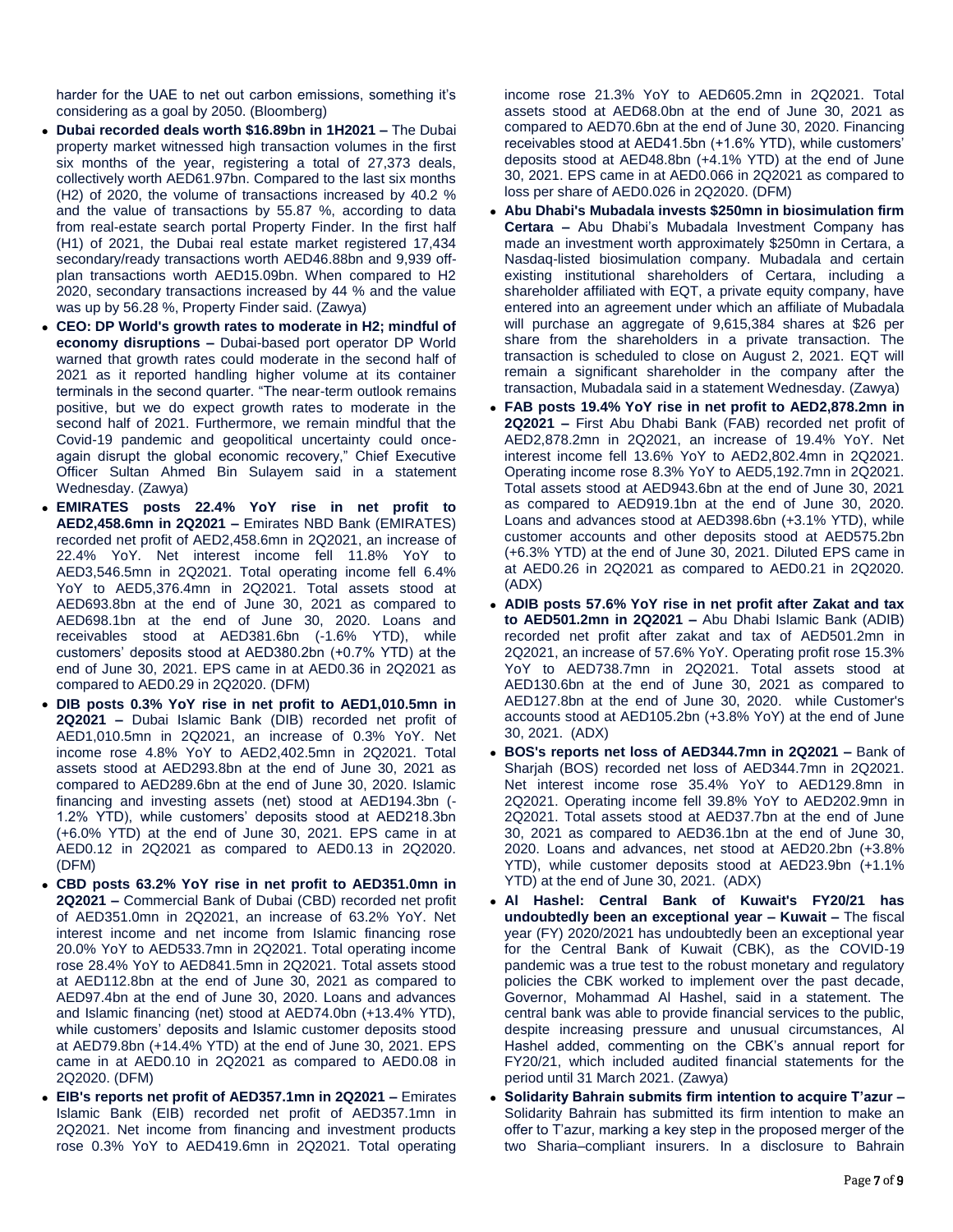Bourse, Solidarity said on July 18, 2021, it filed a firm intention with T'azur to make an offer for the merger. Both parties have been in discussions on mutually-agreeable terms for the merger including on valuation and swap ratio, following the submission last month of due diligence results to T'azur's board of directors. The merger would be executed via a transfer of business, assets and liabilities from T'azur to Solidarity Bahrain, in exchange for shares in Solidarity. (Zawya)

- **BBK posts 14% YoY rise in net profit to BHD13.8mn in 2Q2021 –** BBK (BBK) recorded net profit of BHD13.8mn in 2Q2021, an increase of 14.0% YoY. Net interest and similar income rose 3.0% YoY to BHD20.4mn in 2Q2021. Net operating income rose 24.1% YoY to BHD13.4mn in 2Q2021. Total assets stood at BHD3.7bn at the end of June 30, 2021 as compared to BHD3.8bn at the end of June 30, 2020. Loans and advances to customers stood at BHD1.5bn (-2.6% YTD), while customers' current, savings and other deposits stood at BHD2.1bn (-1.1% YTD) at the end of June 30, 2021. Basic and diluted EPS came in at BHD0.009 in 2Q2021 as compared to BHD0.008 in 2Q2020. (Bahrain Bourse)
- **Bahrain sells 35mn Dinars 182-day Bills; Bid-Cover 2.37x –** Bahrain sold BHD35mn of bills due Jan 30, 2022. Investors offered to buy 2.37 times the amount of securities sold. The bills were sold at a price of 99.242, have a yield of 1.51% and will settle on August 1. (Bloomberg)